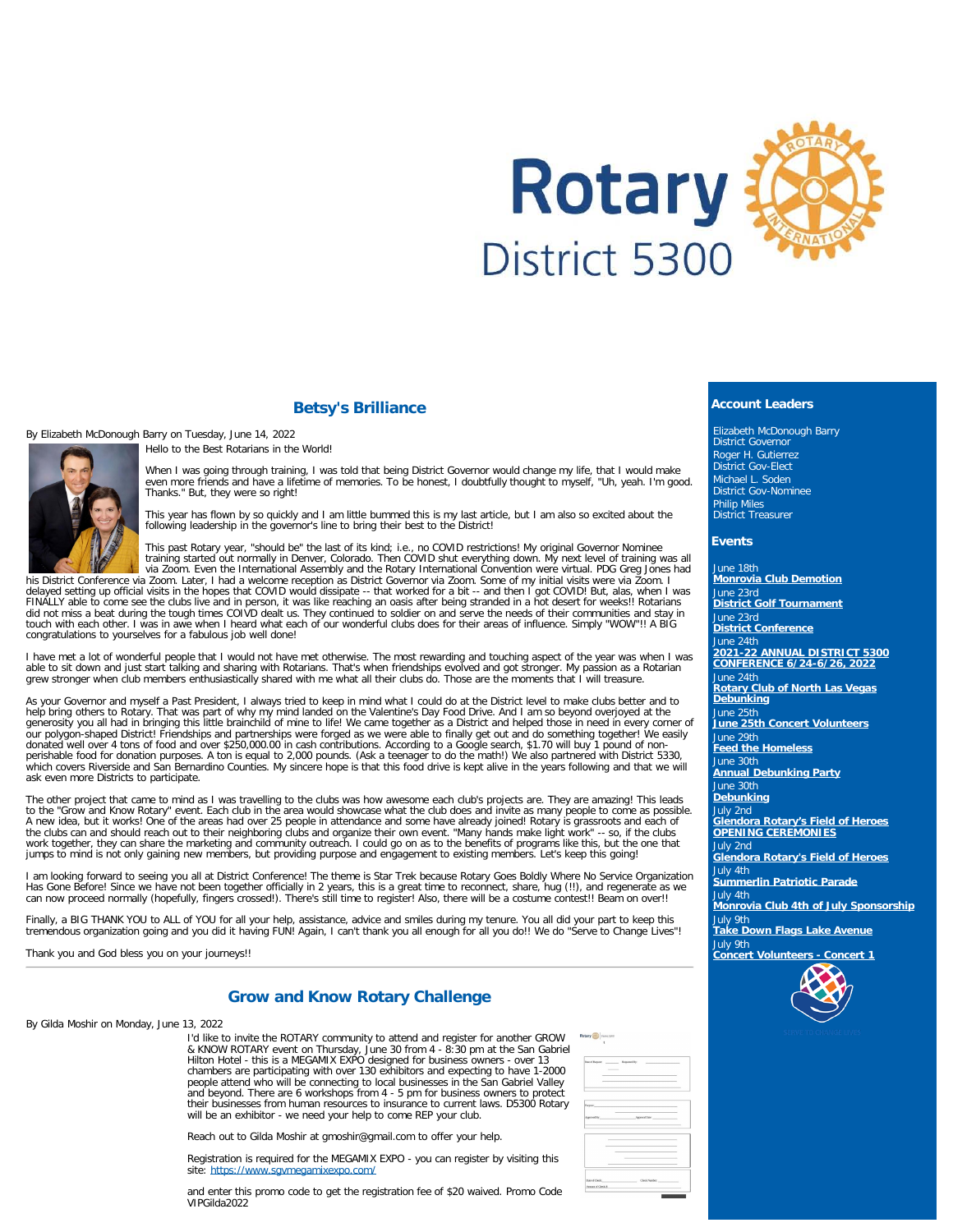







# **Area 12 Know and Grow Rotary Event Big Success**

By Glenn Ritt on Thursday, June 16, 2022





Golfing for Veterans on May 20th became the vehicle for the Area 12 Rotary Clubs to put on a great **Know and Grow Rotary Event**. District Governor Elect Roger

Guttierez was on hand to participate. The event benefited 4 local Veterans Organizations, including "Stand Up and Play" featured in the photo. Las Vegas Summerlin President Michael Turner is also in the photo flanked by beautiful Las Vegas Showgirls.

The Summerlin Rotary Foundation and Summerlin Rotary Club hosted the event at Red Rock Country Club. Participating clubs included; Spring Mountain, Las Vegas, Las Vegas After Hours, Summerlin, Las Vegas West, Boulder Sunrise, and the Downtown Las Vegas Rotary Club.

The 132 golfers included teams from 6 Rotary clubs competing for the Paul Harris Cup. The winning team was from the Spring Mountain Rotary Club.

Corporate Sponsors from major corporations were represented in the tournament, the evening event following, and in the presentation of awards and checks. Over 30 volunteers from the Summerlin Rotary Club were on hand to help facilitate.The event literally put Rotary on

the map in Area 12. It showcased the three elements embraced by the Summerlin Club #community #commerce #camaraderie. Rotary diversity, member involvement, community involvement and relevance were highlighted in a subtle way throughout the event.

Over 250 guests attended the BBQ and Awards Celebration following golf. Area 12 clubs were allowed to bring up to 10 guests each to promote Rotary membership. Guests were entertained at a Golf Ball Drop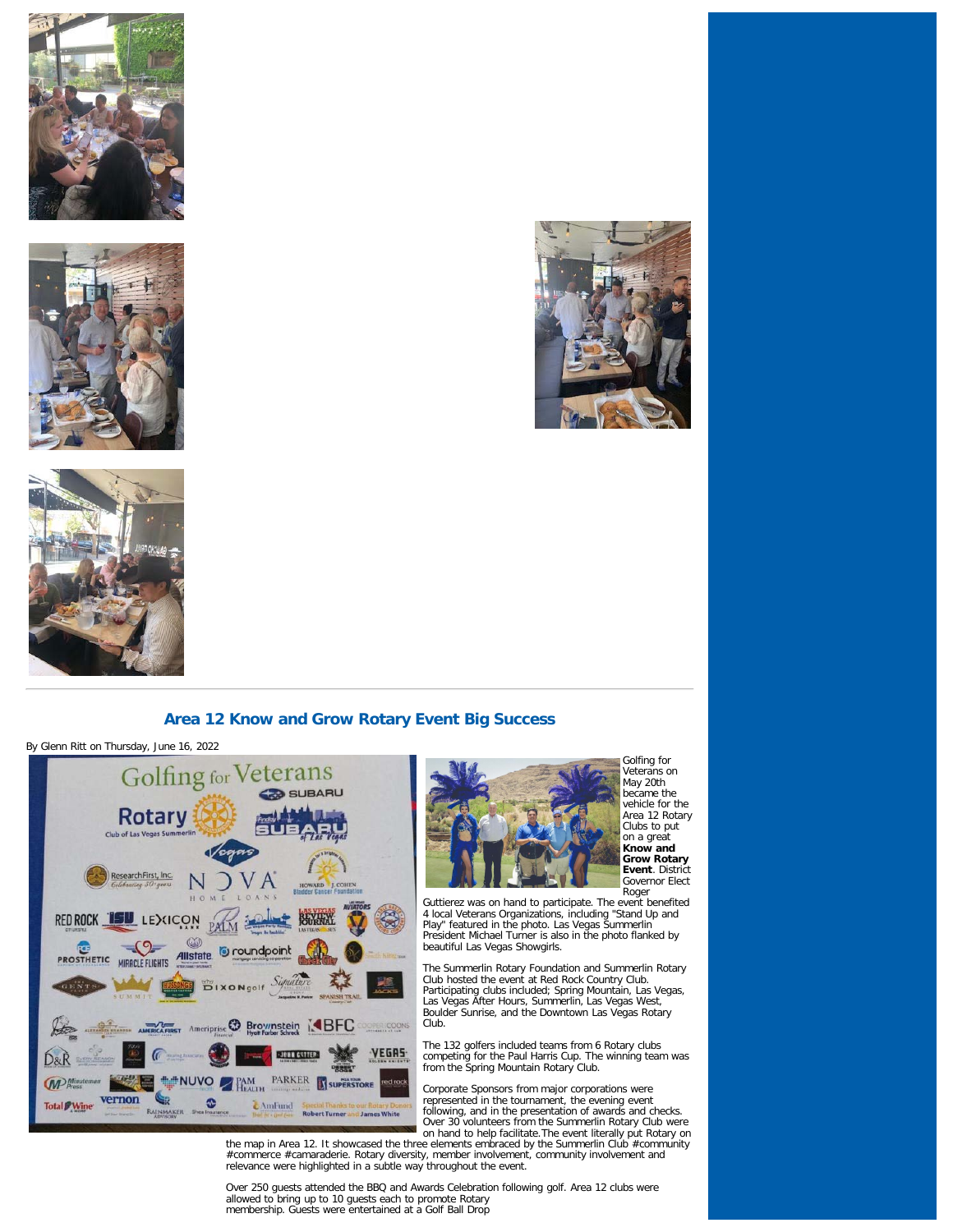

your Club has already hosted. It works!!



preceding the BBQ. Las Vegas Fire Department Fire Fighters brought a hook and ladder to the event to drop the Golf Balls.

Instead of reinventing the wheel, consider folding membership events into existing successful projects that



# **Rotarians Being Recognized: Chehab Elewar**

By Luanne Arrendondo on Monday, June 13, 2022 One of our past district governs, Chehab ElAwar, was featured in a magazine recently. It created amazing exposure for Rotary to non-Rotarians.

He has been instrumental in helping many clubs across California and Nevada. Please take a look at the article from Mediators Beyond Borders International! The article link is below:

<https://mediatorsbeyondborders.org/a-resilient-rotarian-member-spotlight-chehab-elawar/>



On May 26, 2022, the Rotary Club of Las Vegas Southwest held its annual "Gold Raffle" fundraiser. During the evening, Rotarians and guests had the chance to win raffle prizes, to bid at a silent and a live auction, and to

service projects, and had a lot of fun and good food (and a few libations.). Vern Ratzlaff, a former Southwest Rotarian and past President of the club, again provided stellar service

The event was held at "Celebrity Cars Las Vegas". Owned by a Rotarian, it is a unique event space filled with millions of dollars in exotic and classic cars, motorcycles and more, including Al Capone's car (which can be yours

## **The Rotary Club of Las Vegas Southwest Holds Annual**

### By Keith Vern Thomas on Monday, June 13, 2022



for the paltry sum of \$1,000,000!)

Best of all, they awarded 44 Paul Harris Fellowships (each of which signifies a \$1,000 donation from a Southwest Rotarian to The Rotary<br>Foundation.) In addition, three Southwest Rotarians (Francesca Gilbert, Doug Malan, an club now has 19 Major Donors and has awarded over 750 Paul Harris Fellowships. Southwest Rotary also has the distinction of being the first<br>club in District 5300 to become a 100% Paul Harris Fellow Club, achieving that sta Tom Novotny was in attendance and presented the Paul Harris Fellowship and Major Donor awards.

Some of the projects that funds raised will support include:

- 1. Back to School Shopping Clothing and school supplies for "At Risk" children. 2. Happy Feet New shoes and socks provided at various "At Risk" schools.
- 
- 

3. Feed the Homeless - Food, clothing and hygiene kits are provided for persons in need. 4. Opportunity Village's Magical Forest - We sponsor "At Risk" elementary students to visit Opportunity Village's Magical Forest in November/December.

5. Boys and Girls Club of Southern Nevada - We support the annual Boys Night Out and Girls Day events. We haveat least 2-3 volunteers who<br>basically "adopt" a child for a night and take them around the event for various act

- 
- 

6. Scholarships and Sponsorships:<br>a. Dan Stover Music Competition, TLC, RYLA, 4 Way Speech Contest<br>b. Las Vegas Southwest Rotary Club John and Lou Yoxen Memorial Scholarship – The Club offers a 4-year renewable scholarship of \$9,600 to a graduating senior who attends a Nevada college or university.

participate in drawings to win actual gold. **Throughout** the evening, \$10,000 in gold was awarded. They raised a ton of money for youth and community<br>service

as the live auctioneer.

All in attendance had a fun, rewarding, and fulfilling evening, thanks in no small part to a great Gold<br>Raffle Committee (Paul Gustilo, Joe Wittenwiler, Rebecca Collett, Melissa Brooks, Eric Colvin, Fred<br>Fukumoto, and, of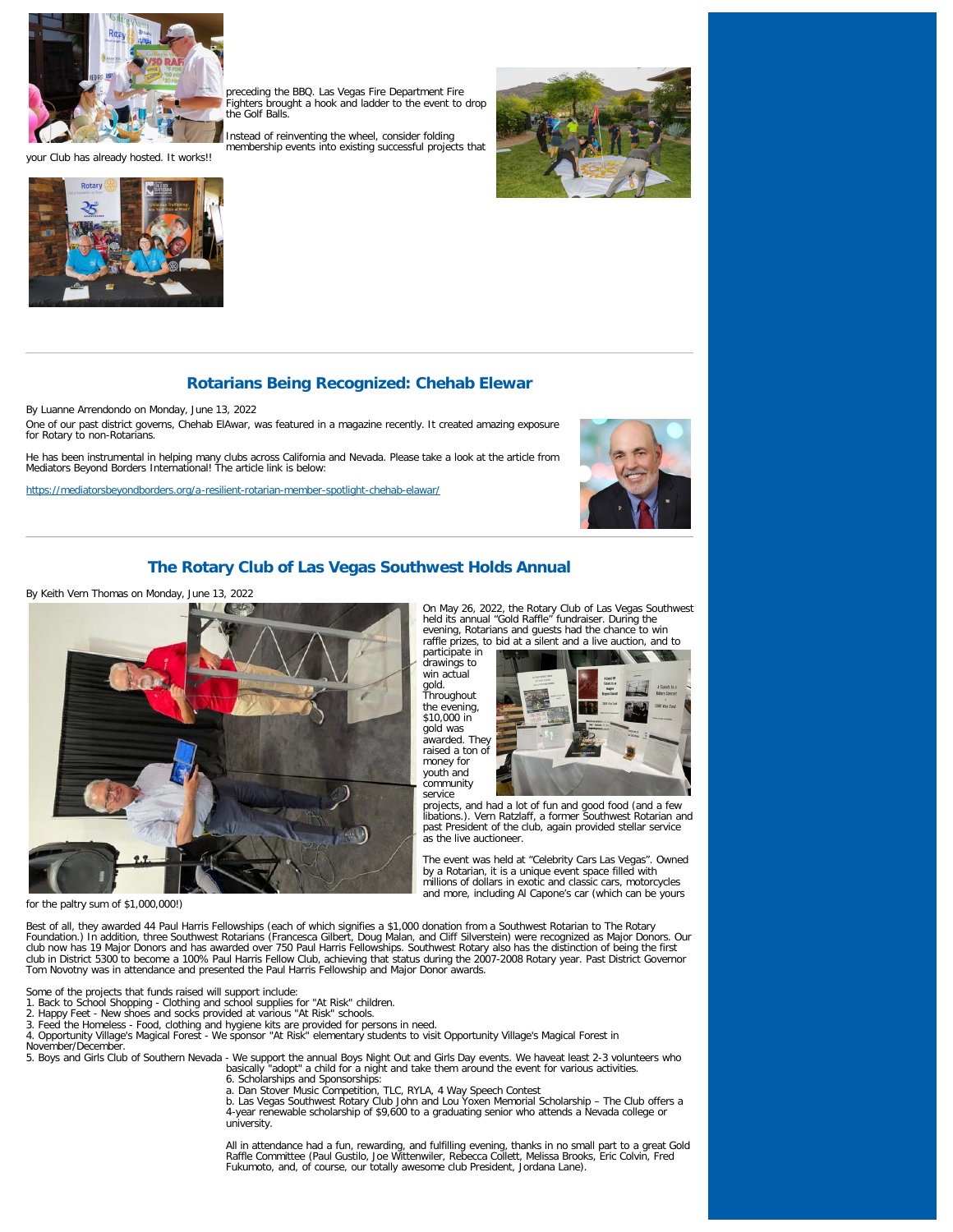

# **Rotary Global Grant Scholar Mark Liang**

By William Payne on Monday, June 13, 2022 Hello Rotarians,

As the weather warms, things are coming back to life here in England. The grass is getting greener and students are finally leaving the library. I myself submitted my thesis today, which means I am finally free. Hooray!

These last few months have been jam-packed. I had some visitors from San Marino visit, and I made a few weekend<br>trips to warmer weather in Croatia and Spain. We are also in the midst of the Jubilee, celebrating 70 years of Elizabeth's reign. What a time to be in the United Kingdom -- I will be buying many half-off tea towels and mugs in the next weeks to take home.



It hasn't been all fun and games: I'm really proud that, with Rotary funding, I have led a research group authoring the<br>first national report looking at mental health amongst recent Hong Kong immigrants in Britain. The cou

#### <https://www.hongkongers.org.uk/mental-survey>

This year has been a fantastic opportunity for my own academic and personal growth, and I invite any recent graduate thinking about applying<br>for a Rotary Global Grant Scholarship to reach out. The Rotarians on both sides o

I'm coming home in a couple of months, but until then, there are backpacking trips to plan and May Balls to attend (in June, don't ask).

All the best,

Mark Liang

Wisteria blooming in Pembroke College, University of Cambridge:



The walk from my room to the Pembroke Library, on a rare sunny day:



## **In Memory of Rotarian David Maddox**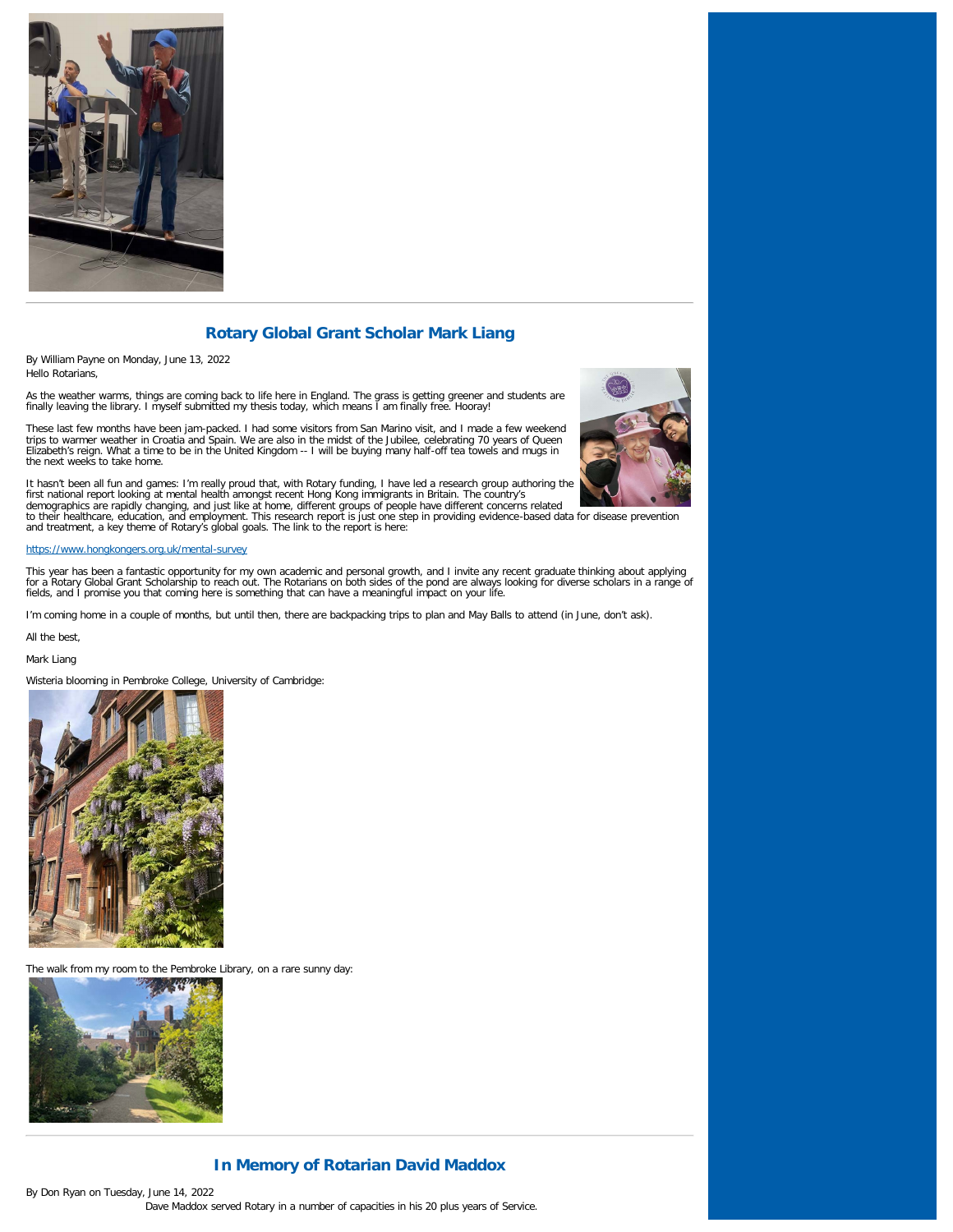

Held most Positions as well as President 2016-2017 Passed this side of the Earth January 15,2022 Thanks, Don Ryan-President Antelope Valley Rotary



## **Las Vegas Summerlin Rotary Club Reached for The Stars**

By Michael Turner on Monday, June 13, 2022 This Rotary year started out rocky because we were just coming out of the pandemic. The Las Vegas Summerlin Club Rotary restarted "live" meetings in June 2021, but some members were still uncomfortable being in large gatherings. At the same time, we had less than a month to find a new venue for our breakfast meetings.

The aftermath of the pandemic was certainly on the board members' minds when they met for their planning retreat to establish the club's goals for 2021 – 2022. How ambitious did the board want to be? Some board members expressed concern that we didn't want to set "pie in the sky" goals, but to be more on the realistic side. Others felt that following the pandemic people wanted to do more because they were anxious to return to a pre-pandemic normal. So, in the end, the board decided that the club should not settle for the status quo, but to take some risks and reach for the stars. The consensus was that we needed to reenergize the club.

Membership Chair Dave Padgett wanted to add 10 new

members; President-elect and Fundraising Chair Neil Roth<br>set his goal at about \$120,000 (gross revenue); community service chairs set the number of projects at 12 and volunteer hours at 2,800. The opening of the new year was the Debunking Party on July 6. We estimated 30 to 35 guests, but 65 showed up. Was this an omen for the remainder of the year? Here are some of the outcomes: 17 new members were added, giving the club a net six increase from the previous year;<br>25 projects were conducted; volunteer hours topped 3,800; and we raised \$188,000 ( previously the club only raised less than 20% of that amount.

A word of caution. Establishing goals is important for a club's success. However, they will not be realized without a fully engaged membership who brings determination and dedication to the table. The best way to sum up what the Las Vegas Summerlin Rotary Club learned from this<br>experience is to quote Debbi Fields, the founder of Mrs. Fields Bakeries, "Don't ever the Stars!

## **The Antelope Valley's New Motto!**

By Gilda Moshir on Monday, June 13, 2022



At our recent Membership Meeting, we met Don Ryan, the President of Antelope Valley Rotary Club. He's about to finish his term as President. He has over a 30-year history with Rotary and has served as President eight times. A few years ago, his club was dwindling in size, as well as other clubs in the area. A discussion was held with members of the Clubs of Rosamond, Antelope Valley Sunrise, and Palmdale. With District help from Past District Governors Raghada Khoury, John Chase, and Luanne "Mama Lu" Arredondo, they collaborated with Gene Melchers, Sam Garcia, and Don to establish the merger of all three clubs into one nice size. They are now 3 years after the merger with new Bylaws and a new outlook for the larger Club. Each of the Club's Presidents took a turn as new President. Gene from the Rosamond Club was 1st, Sam Garcia from the Palmdale Club was 2nd and Don was 3rd.

The new club motto is, "Antelope Valley Rotary, The Morning, Noon and Night Club." They meet once a quarter in the Morning, once a month in Rosamond (20 miles from Palmdale) at lunchtime, and all other meetings are in Palmdale at nighttime.

This year alone the club has gained 8 new members and President Don was glowing with this news because he is "hands-on" about membership. He shared that the club

has connected with several area Chambers of Commerce and treats Rotary like a business. They are currently having a Fiesta fundraiser for an International Project: Breast Cancer Screening in Mexico. The club bought 400 tote bags with the Rotary Symbol and the People in Action logo.<br>These tote bags were filled with information about the Fiesta Rotary and other l businesspeople during luncheons and mixers at Chamber events.

The other clever idea Don shared was that the club bought 100 boxes of Girl Scout Cookies and affixed a label on the back with club information and their Mission Statement. They gifted the cookies to First Responders and Agencies, encouraging people to go to the Club Website to see how Rotary impacts the community. I don't know what you might think, but that maybe a sure way to increase membership.

Great job Antelope Valley! Keep up the good work!